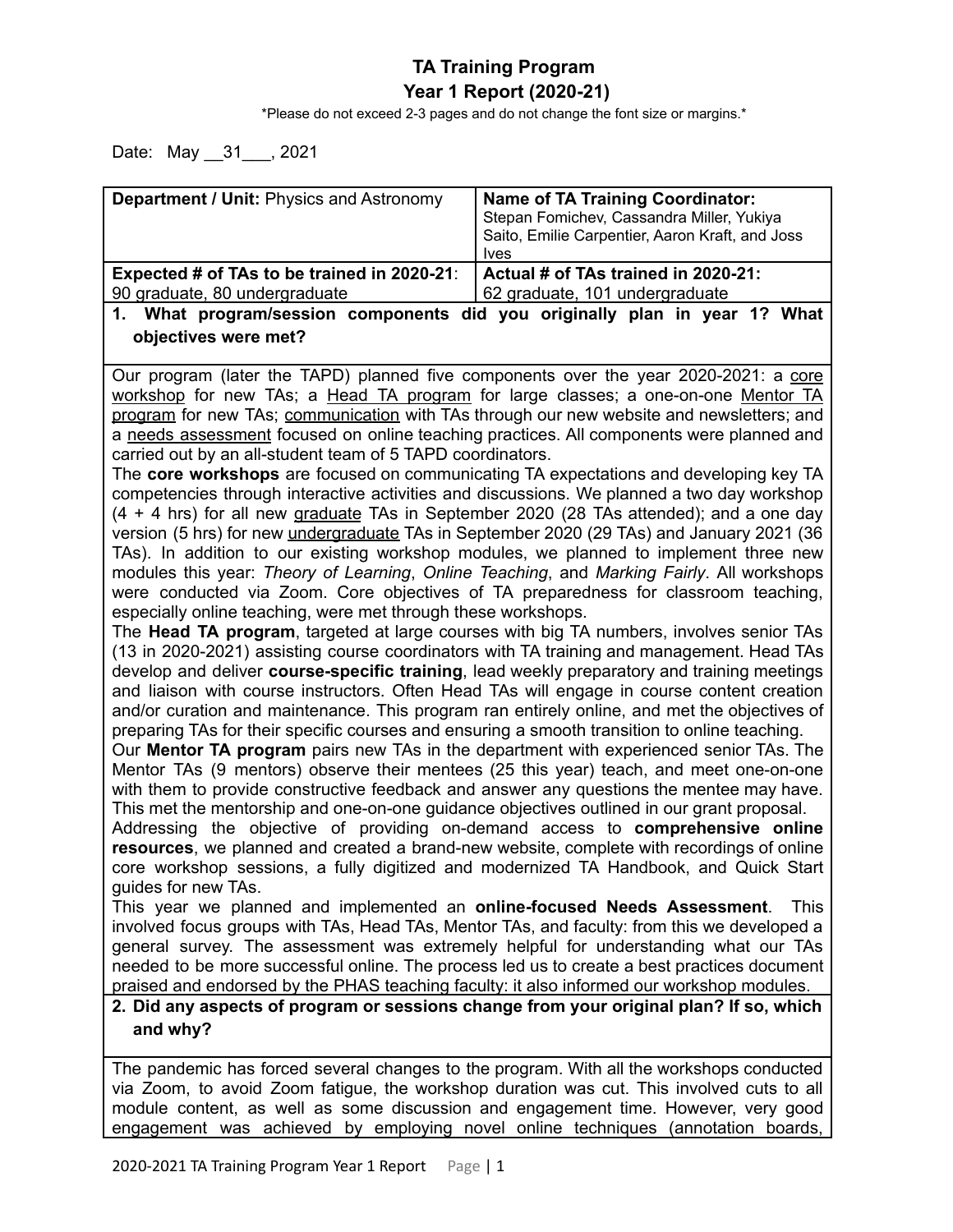breakout rooms, polling, check-ins). The community building aspect of the core workshop proved difficult to recreate online: but attendees still found this a welcome opportunity to meet and interact with fellow TAs.

Also due to time constraints, the Marking module was run separately from the workshop, roughly timed with midterm season. This resulted in reduced attendance, but feedback for the newly developed training was positive.

With the transition to online teaching, there was a strong need to focus the Assessment specifically on online student engagement, in-class and asynchronous teaching strategies and online preparedness of the TAs. A more broad Needs Assessment is slated for 2021-2022.

**3. Briefly indicate what was done in each session to meet all of the TA training needs identified for your TAs. This should include what was done to prepare TAs to support underrepresented and marginalized students. If TAs in your program teach curriculum directly addressing Indigenous topics, what was done to support TAs to approach this with adequate knowledge, responsibility, and care?**

Our **core workshop** is designed to provide guidance for all new TAs in the department. Our most popular module, *Troubleshooting your TAing*, focused on explicitly addressing the most commonly raised concerns from TAs, including grading, academic dishonesty, and inter-TA conflict in an interactive session involving role play and advice on research-based best practices -- with new areas to address online-specific issues. Theoretical modules like *Theory of Learning* introduced TAs to active learning and its constructivist foundation, while *Online Teaching* provided guidance on increasing student engagement and collaboration, and strategies for improving teaching online. We also held two *Marking Fairly* mini-workshops which focused on best grading practices, rubrics, grading under time constraints, and hands-on grading practice. All modules were recorded and are now hosted on our website.

We continued the practice of incorporating the **Equity and Inclusion group in PHAS group** into our core workshop by having them run the *Creating Inclusive Classrooms* module. This module helps TAs think about diversity, equity, and inclusion issues in the classroom and feel empowered to create a safer and more inclusive physics environment. Also, all Head, Mentor TAs and Coordinators attended a training session on equity topics with the Centre for Intercultural Communication (online): they then disseminated the lessons learned, locally and organically, to their mentees and colleagues.

The **Head TA program** supported the practical day-to-day needs of new and returning TAs. This enables new TAs to address common concerns like grading expectations and hours worked by learning from Head TAs, who have more recent and direct experience of these issues and are seen as more approachable than course instructors. Each Head TA held a course-specific training session at the beginning of the term, clearly laying out TA expectations for different roles; organized and assigned TA work and duties; and outlined best practices on teaching in their specific course contexts. They also led weekly meetings to prepare TAs for the course content and common student pitfalls, and facilitated a community of practice. Head TAs are trained by the TAPD coordinators for their leadership roles.

The **Mentor TA program** provided direct guidance and interactive feedback to new TAs. Prior to mentoring, Mentor TAs attended special *Peer Review of Teaching* training at CTLT. The Mentors met with their mentees pre-observation to establish expectations and identify areas the mentee wants feedback on, then observed them in class. Afterwards, the Mentors provided constructive feedback for improving the TA's teaching, as well as reinforced existing good practices -- helping boost the new TAs confidence in their teaching skills. Mentor TAs then facilitate a round of peer mentoring for pairs of new TAs. This year part of the mentoring was a marking exercise, where Mentors imparted useful grading techniques and strategies. Forging relationships with seasoned TAs also allowed new TAs to have a resource to address concerns that may arise even after the conclusion of the mentorship program. This program also helped us identify unmet TA training needs on a one-on-one basis.

## **4. Please provide an update on evaluation activities you have completed in the first year of the program. Include a brief description of any feedback you have received**